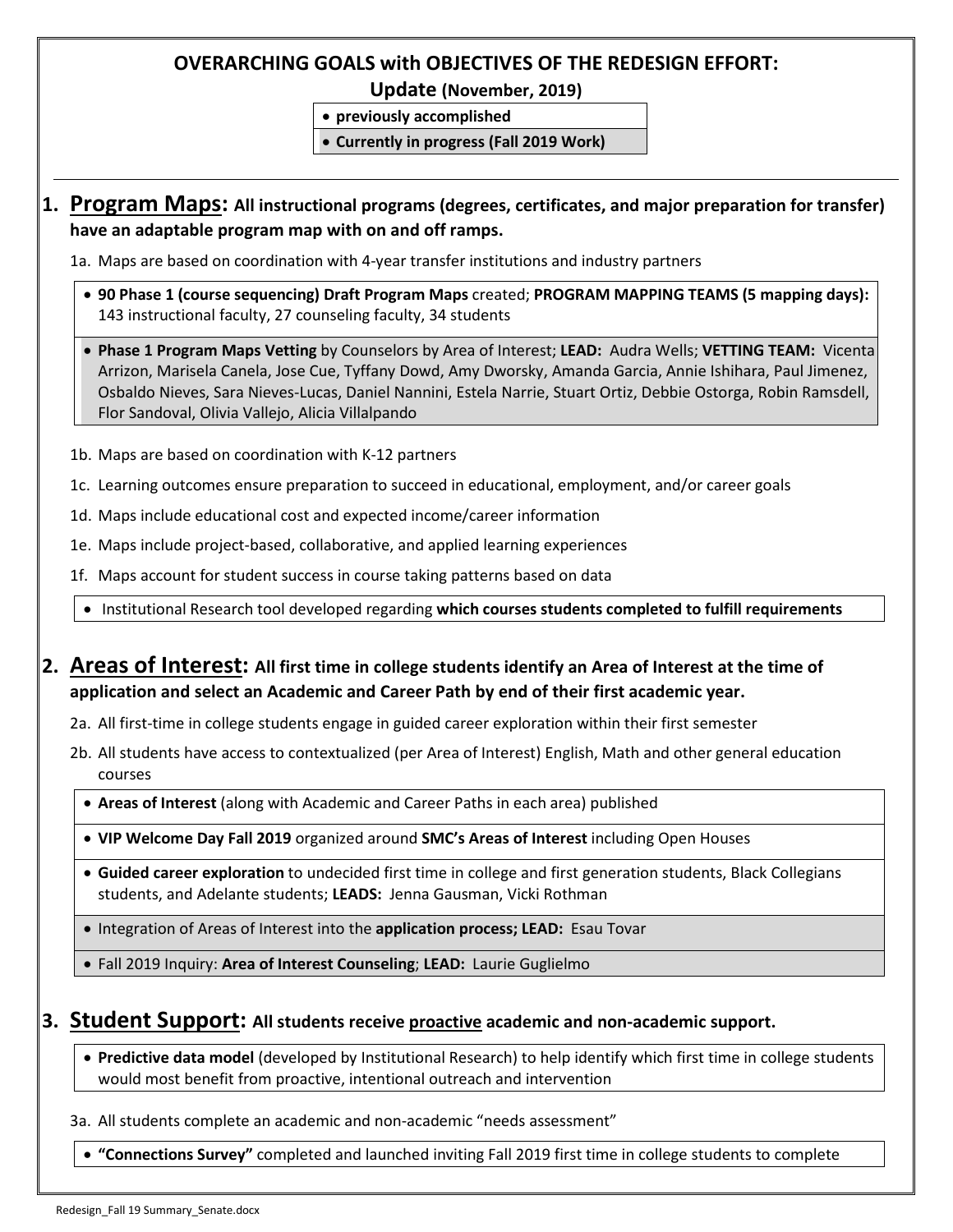- 3b. All students are assigned a "support care team" (i.e., academic counselor, career counselor, faculty mentor, financial aid specialist, peer navigator)
	- **Fall 2019 Inquiry Team: Equitizing Student Care Teams**: Design a model for Student Care Teams grounded in SMC's equity framework that is sustainable and transferable to additional areas involving student leadership and employment; **LEADS:** Marisol Moreno, Melanie Bocanegra; **TEAM MEMBERS:** Aline Baumgartner, Vanessa Bonilla, Silvana Carrion, Hannah Lawler, Nick Mata, Sara Nieves-Lucas, Janet Robinson, Belen Vaccaro, Vanan Yahnian
- 3c. Universal utilization of a comprehensive "Early Alert" program
	- **Fall 2019 Implementation Team: Starfish**; **LEADS:** Dan Nannini, Stacy Jones; **TEAM MEMBERS:** Jason Beardsley, Brenda Benson, Jose Cue, Hannah Lawler, Kristin Lui Martinez, Elisa Meyer, Yosief Yihunie
- 3d. All students have awareness and access to learning resources (tutoring, SI, embedded support, online, satellite campuses, …) to successfully complete courses
	- **Fall 2019 Work Team: Student Instructional Support (Academic Senate Committee):** Make recommendations regarding learning resources for Black and Latinx First Time in College Students (tutoring, Supplemental Instruction, Instructional Assistants, online support, satellite campus support); **LEADS:** Brian Rodas, Patricia Burson; **TEAM MEMBERS:** Clay Barham, Aline Baumgartner, Joyce Cheney, Wendi DeMorst, Linda Hernandez-Mendoza (student), Eleni Hioureas, Alejandro Lee, Angelina Misaghi, Judith Mosher, Kathleen Motoike, Ernesto Rivas (student), Paulo Taboada, Gary Todd, Yosief Yihunie

3e. Non-academic supports are accessible and delivered to students (when, what, how)

- **Fall 2019 Work Team: Access to Services:** Make data-informed recommendations regarding access (time, place, manner) to support services (learning resources, counseling, financial aid, mental health, …) for our racially marginalized students; **LEADS:** Sherri Bradford, Edna Chavarry and Nick Mata; **TEAM MEMBERS:** Vanessa Bonilla, Susan Fila, Jocelyn Winn
- 3f. All students participate in appropriate onboarding/orientation activities (including families and multiple times per year)
	- **Fall 2019 Work Team: Onboarding:** Make data-informed recommendations to restructure SMC's onboarding processes in the interest of our racially marginalized students; **LEADS:** Jose Hernandez, Delores Raveling, Cyndi Bendezú Palomino
	- **Fall 2019 Work Team: Orientation:** Make recommendations for Fall 2020 regarding Orientation for racially marginalized students; **LEADS:** Stuart Ortiz, Delores Raveling

**JOINT ONBOARDING & ORIENTATION TEAM MEMBERS:** Cleve Barton, Ciaran Brewster, Kennedy Brown (student), Nancy Cardenas, Kiersten Elliott, Jenna Gausman, Christopher Gibson, Juana Hernandez (student), Kimberly Juarez (student), Ashley Mejia, Christyanne Melendez, Stacy Neal, Jonathan Ng

3g. All students have access to a pre-college bridge program

- **Fall 2019 Work Team: Summer Programming for Black and Latinx First Time in College (FTIC) Students**: Make recommendations regarding Summer Programming for racially marginalized students; **LEADS:** Jessica Krug, Kristin Ross, Dione Carter; **TEAM MEMBERS:** Clay Barham, Edwin Cruz, Erin Cue, Taryn De La Rosa, Christopher Dean, Chante Deloach, Tyffany Dowd, Susan Fila, Eleni Hioureas, Hannah Lawler, Saman Mehrazar, Elisa Meyer, Bridgette Robinson, Rebecca Romo, Nicole Woodard
- 3h. All students feel "connected" to the college (including communal physical spaces)
	- see goal 9 below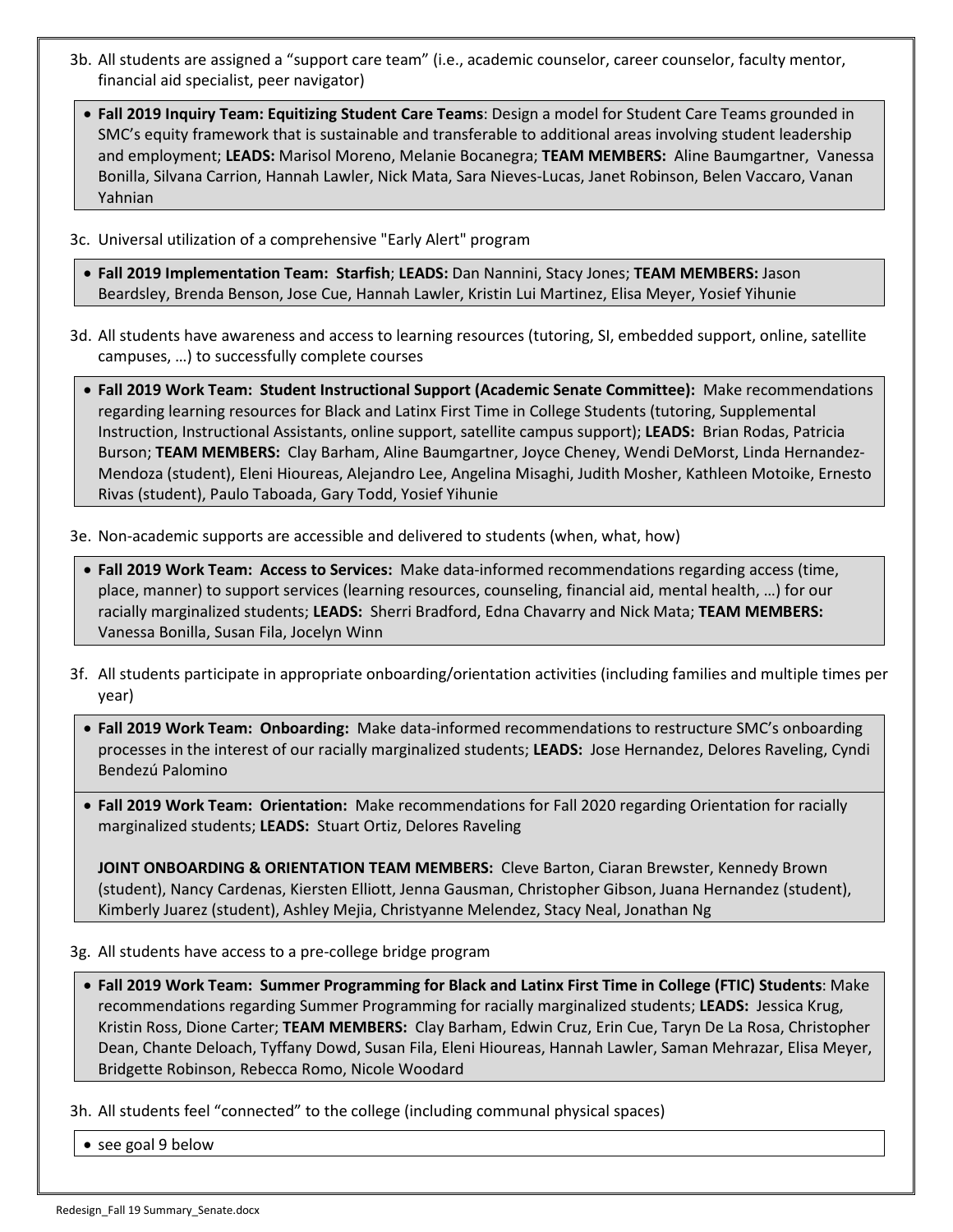## **4. Critical and Gateway Courses: All students complete a minimum of 9 degree-applicable units in their Area of Interest or Academic and Career Path within their first year.**

- **Critical courses**: Courses (either inside or outside of the discipline) that predict success in a program of study and are often viewed as a milestone in student progression.
- **Gateway courses**: Entry level courses which offer students an idea of the program and engage student to figure out if they want to continue or move to another path.
- 4a. All students complete appropriate college-level (or transfer-level, if applicable) English and Math courses in first year
	- All Program Maps contain gateway and critical courses (e.g., required English and Math, if appropriate) in the first year
	- All Program Maps contain the most appropriate Math for that Academic and Career Path in the first year
	- All transfer-level beginning English and Math courses have co-requisite support to facilitate student completion (per AB 705)
- 4b. All students have access to embedded academic high impact practices to help successfully complete critical and gateway courses for their program of study including contextualized English, Math and general education survey courses
- 4c. All students have access to Academic and Career Path gateway courses designed and taught through an equityminded, student-centered approach
	- **Fall 2019 Work Team: Equitizing Gateway Courses:** Develop training(s) for discipline faculty for equity-based action in program gateway courses and largest General Education (GE) courses; **LEADS:** Chanté DeLoach, Tyffany Dowd, Mark Tomasic, Edna Chavarry, Irena Zugic
- 4d. All students have access to academic and non-academic support to complete critical and gateway courses (including AB 705 courses)

## **5. Scheduling/Enrollment: Course scheduling is data-driven and informed by students' availability and comprehensive educational plans.**

- 5a. All students have ONE comprehensive educational plan from which to glean data for scheduling
- 5b. Class scheduling/class pattern is most conducive to student completion and success
	- **Fall 2019 Work Team: Course Scheduling and Enrollment Team:** Make data-informed recommendations regarding course scheduling and enrollment that are most conducive to completion and success for racially marginalized students; **LEADS:** Lesley Kawaguchi, Jason Beardsley, Hannah Lawler; **TEAM MEMBERS:** Clare Battista, Edna Chavarry, Marc Drescher, Sasha King, Erin Moore, Esau Tovar, Sal Veas, Audra Wells, Tammara Whitaker

# **6. Student-Facing Technology: All students utilize seamlessly integrated, interactive, comprehensive student-facing technology in support of their educational goals.**

6a. All students have access to a personalized student portal including one's financial aid situation, progress toward completion, and course options

## **7. Communication & Outreach: The college provides interactive, coordinated, and targeted communication throughout the student's SMC experience.**

• "**Interest Form Communication Campaign**" created with launch date in late **Fall 2019**